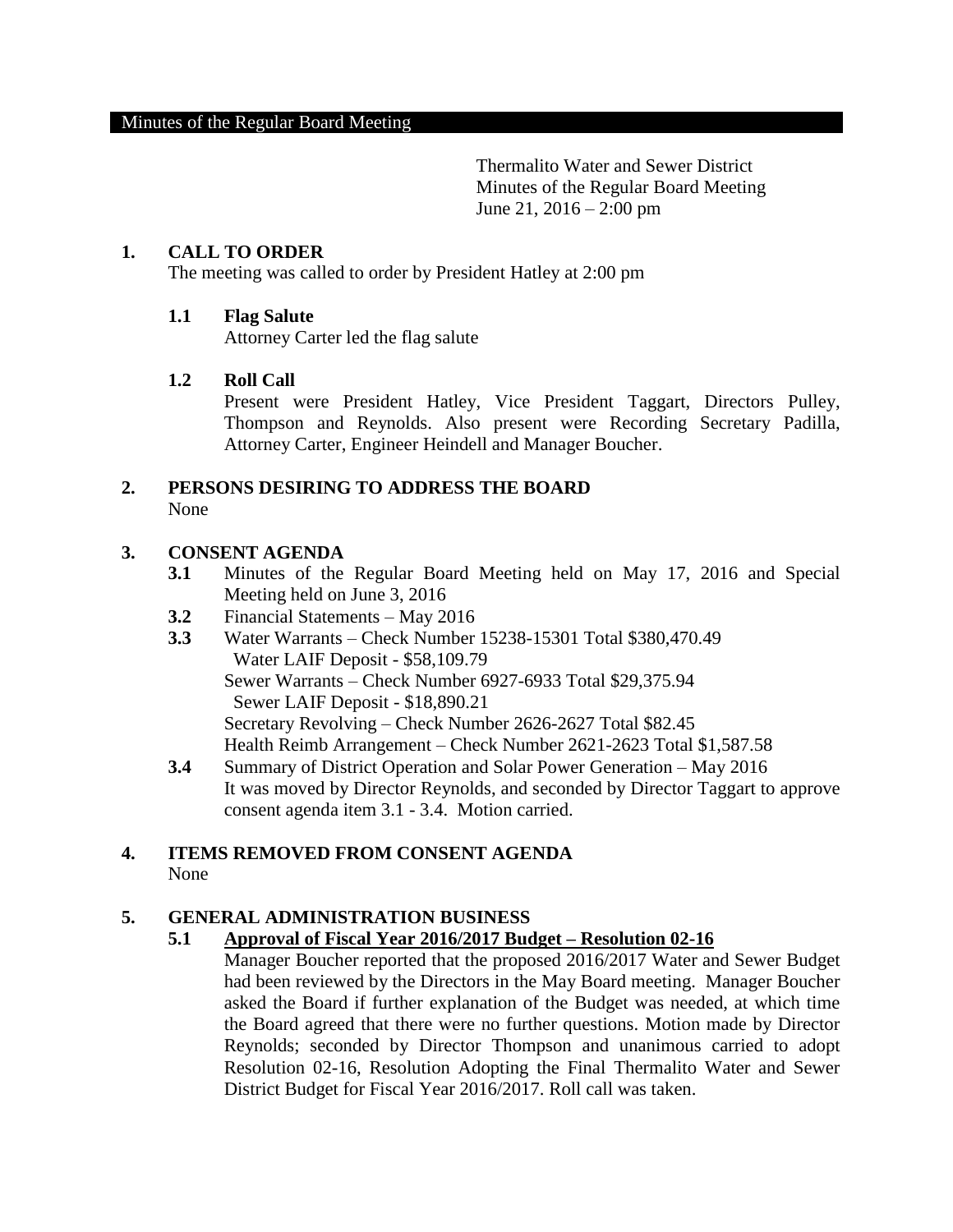Thermalito Water and Sewer District Minutes of the Regular Board Meeting June 21, 2016 – 2:00 pm

## **5.2 Review Policies 1.210, 1.220, 1.230 and 3.130**

Manager Boucher informed the Board that since the District will not be increasing its rates for FY 2016/2017, there will be no changes to the following polices:

 Policy 1.210 – Water/Sewer Connection Fees Policy 1.220 – Fireline Standby Fees Policy 1.230 – Administrative Fees Policy 3.130 – Construction Meter Deposit and Construction Water Rates

## **5.3 Employee Appreciation Day**

Manager Boucher is requesting to close the office at 10:00 am on Friday, August 12th for Employee Appreciation Day to be held at Riffles Resort. He mentioned that staff has contacted the City of Oroville for pricing on Hewitt Park and has contacted Quilici Winery for daily rental use of the facility but no phone calls have been returned. Consensus of the Board is to close down the office at 10:00 am on August 12, 2016 for Employee Appreciation Day at Riffles Resort.

#### **6. WATER BUSINESS** None

 **7. ATTORNEY REPORT** None

# **8. SEWER BUSINESS**

## **8.1 SC-OR Report**

General Manger Koch from SC-OR who was present at the meeting reported the following:

- *SC-OR Policy 7140:* Policy 7140 has been updated to reflect the approved rate increase into effect for the FY 2016/17 increasing from \$10.35 per EDU to \$11.35 per EDU.
- *Resolution 04-16 Source of Funds for Facility Upgrades:* Resolution 04-16 establishes source funding for facility upgrades to meet regulatory requirements. Currently \$1.00 per EDU is being transferred to the Regulatory & Capital Account and with the adoption of the FY 2016/17 budget, the amount will increase to \$1.50 per EDU.
- *Berry Creek Rancheria:* The Berry Creek Rancheria is expanding to put in a gas station, store and housing. The Rancheria was required to do a Capacity Study as their project is greater than 20 EDU's. The study came back with the only mitigation needed is to pay the fees upon issuance of their permits. Mitigation Agreement with the Berry Creek Rancheria for expansion of the project has been approved.